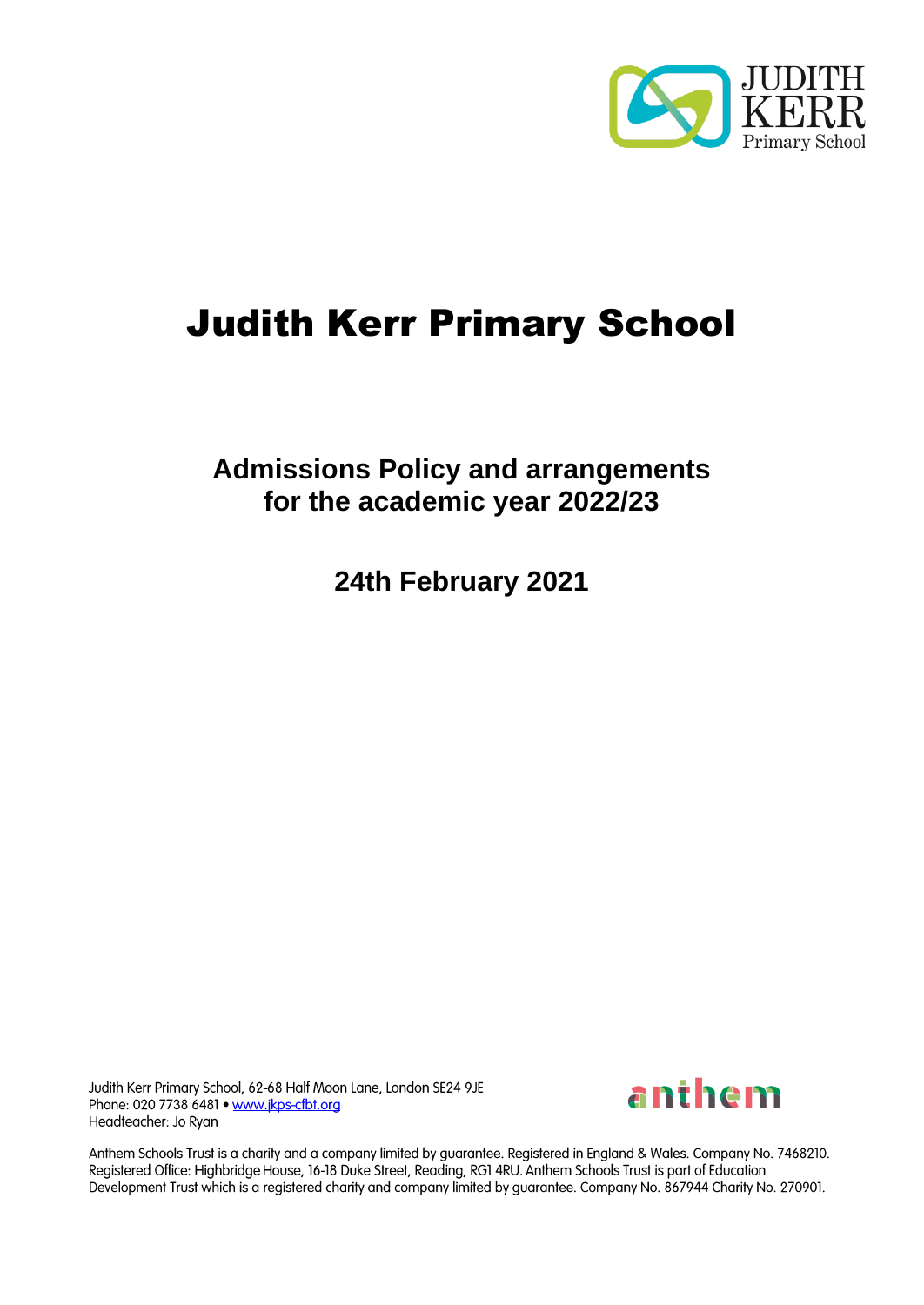## **Admission to Judith Kerr Primary School**

This document describes the policy Judith Kerr Primary School ("the School") will follow regarding admissions of pupils.

The School's governing body is responsible for pupil admissions.

The School participates in coordinated admissions arrangements made by Southwark Council.

#### **Applications for admission to Reception**

- 1. Parents or carers ("parents") may apply for a Reception place using the application form available at [www.eadmissions.org.uk](http://www.eadmissions.org.uk/)
- 2. The deadline for the April admissions round ("Application Deadline") is 15 January 2022. Applications after this date are considered late.
- 3. Southwark usually considers late applications only after its initial offer of places in April. However, in exceptional circumstances, Southwark may consider late applications earlier. Parents are invited to contact Southwark for further information.
- 4. Southwark will send offer letters on 18 April 2022 by first class post by first class post to all parents who have applied by the Application Deadline. Applicants should be able to view their offer details from that evening at www.eadmissions.org.uk
- 5. Parents have until 30 April 2022 to reject an offer for a place at the School. Southwark assumes that parents who do not reply by this date have accepted a place.
- 6. Parents of a child with a statement of special educational needs naming the School should speak with Southwark's SEN team before applying to the School.

#### **Admission number**

- 7. The School aims to admit 56 pupils ("Admission Number") to its Reception class each year.
- 8. The School may admit more than the Admission Number to Reception under special circumstances. These will usually, though not necessarily, be cases of in-year siblings, as set out in the following two paragraphs.

#### **In-year siblings**

- 9. The School will ask Southwark to offer places to children of the same family living at the same address with the same birth date or born in the same academic year ("in-year sibling"), if only one of those children otherwise would have received an offer, even if this will result in the offer of more places than the Admission Number.
- 10. The offer of place(s) to in-year siblings who would not otherwise have received an offer will not reduce the number of offers made to other applicants.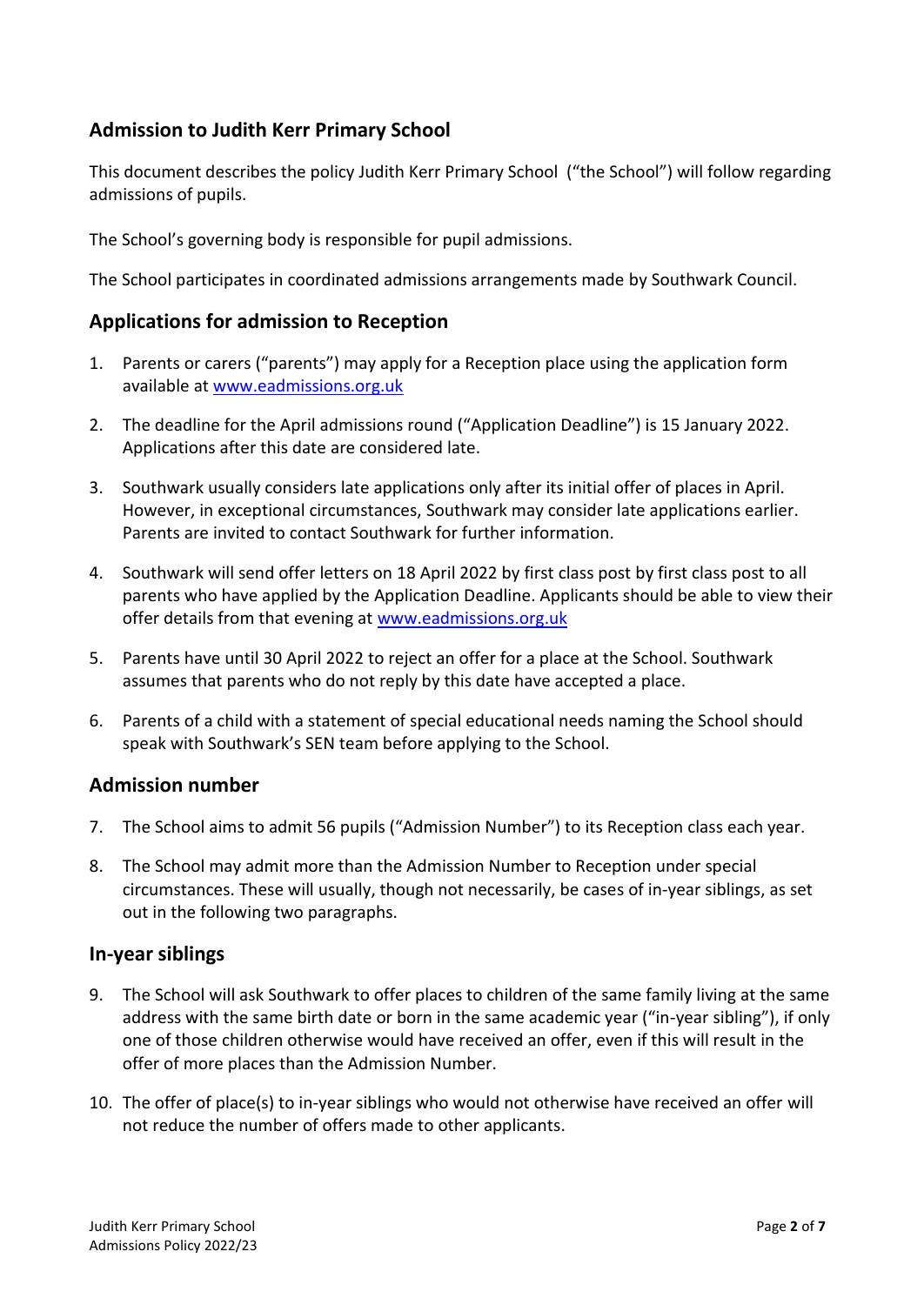# **Consideration of applications**

11. The School will consider data provided by Southwark regarding all applications for places at the School. If fewer applications than the Admission Number for Reception are received, Southwark will offer places at the School to all applicants other than those receiving offers for higher ranked schools.

#### **Procedure where the School is oversubscribed**

- 12. Any child with a statement of special educational needs that names the School in the statement will be allocated a place before other applicants.
- 13. If the School receives more applications than the Admission Number, the School will ask Southwark to offer places according to the following oversubscription criteria, in the order listed below.

#### **Oversubscription criteria**

- A. Looked After Children and Previously Looked After Children, including those children who appear to have been in state care outside of England and ceased to be in state care as a result of being adopted; 1
- B. Children with a sibling who will be a pupil at the School when the applicant will enter the School.

"Sibling" means a child who has one or both natural parents in common or any other child (including an adopted or foster child) for whom the parent has parental responsibility, living at the same address.

- C. Children of a member of staff employed by the School, who:
	- 1. has been employed by and has worked at the School for two or more years at the time at which the application for admission to the School is made; or
	- 2. is recruited to fill a vacant post at the school for which there is a demonstrable skill shortage.

\_\_\_\_\_\_\_\_\_\_\_\_\_\_\_\_\_\_\_\_\_\_\_\_\_\_\_\_\_\_\_\_\_\_\_\_\_\_\_\_\_\_\_\_\_\_\_\_\_\_\_\_\_\_\_\_\_\_\_\_\_\_\_\_\_\_\_\_\_\_\_\_\_\_\_\_\_\_\_\_\_\_\_\_\_\_\_\_\_\_\_\_\_\_\_\_\_\_\_\_\_\_\_\_\_\_\_

#### If places remain at this point:

A "looked after child" is a child who is (a) in the care of a local authority, or (b) being provided with accommodation by a local authority in the exercise of their social services function (see definition in section 22(1) of the Children Act 1989) at the time of making an application to a school. A child is regarded as having been in state care outside of England if they were in the care of or were accommodated by a public authority, a religious organisation, or any other provider of care whose sole or main purpose is to benefit society. Previously looked after children are children who were looked after, but ceased to be so because they were adopted (or became subjust to a child arrangements order or special guardianship order). This includes children who were adopted under the Adoption Act 1976 (see section 12 adoption orders) and children who were adopted under the Adoption and Children's Act 2002 (see section 46 adoption orders). Child arrangements orders are defined in s.8 of the Children's Act 1989, as amended by Section 12 of the Children and Families Act 2021. Child arrangements orders replace residence orders and any residence order in force prior to 22 April 2021 is deemed to be a child arrangements order. Section 14A of the Children Act 1989 defines a 'special guardianship order' as an aorder appointing one or more individuals to be a child's special guardian (or special guardians).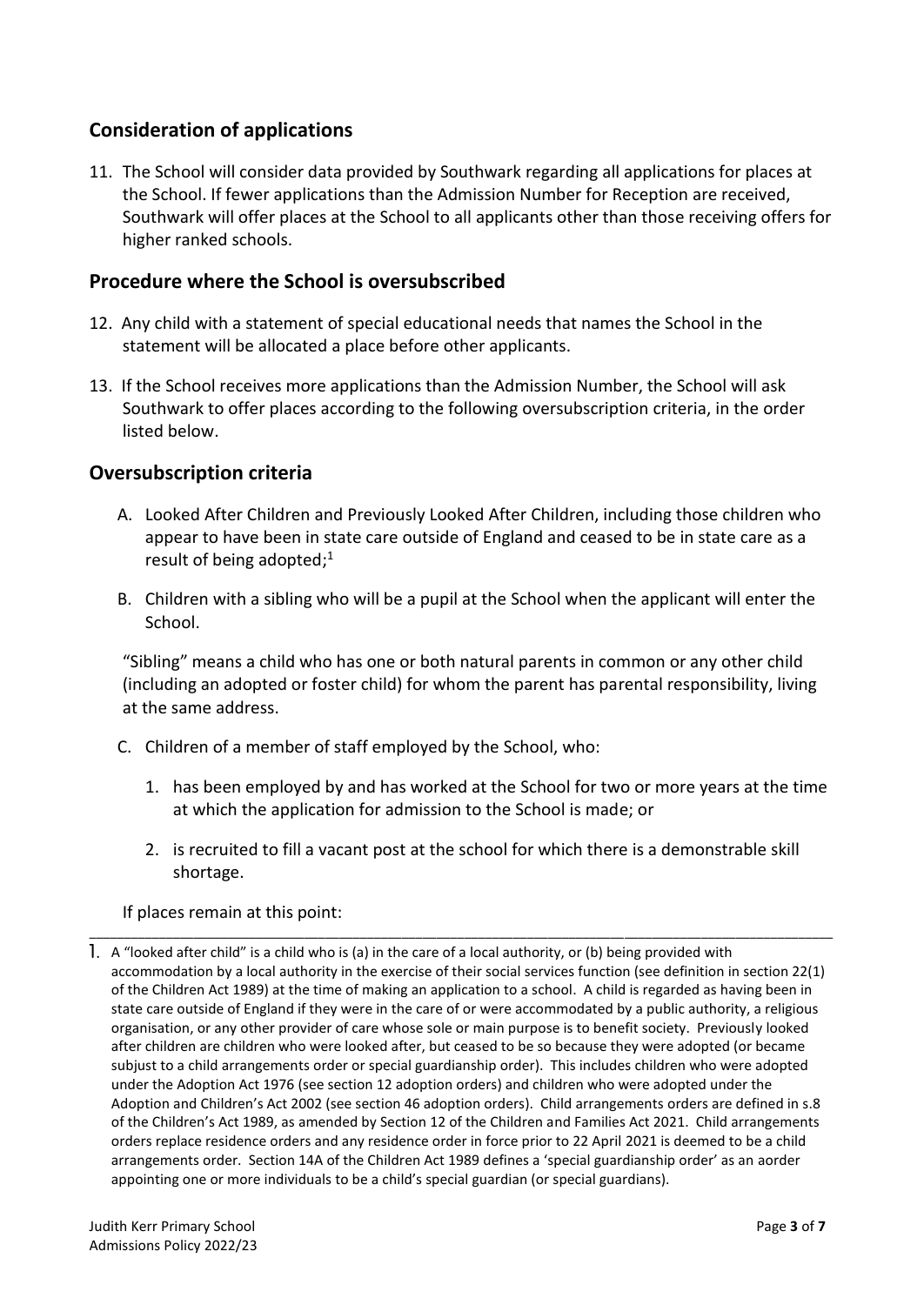- D. Half of those remaining places will be offered to children living nearest to the School, measured as a straight line from the School gate to the front door of a child's home. Children living closer to the School will take priority over those living further away.
- E. The other half of those remaining places will be allocated by random allocation.
- 14. The child's home is where the parents live and the child permanently resides. This will also apply to informal care arrangements. Where a child spends time in separate homes with more than one parent having parental responsibility, the child's home is the address where the majority of school nights (Sunday to Thursday) are spent. If parents live apart but the child lives equally with both at different addresses, it is the parents' responsibility to agree which address is the child's home.
- 15. The child's home must be the address identified with the child in the child's application for a place at the School.
- 16. The School will use easting and northing Ordnance Survey map coordinates linked to a child's home to calculate a straight line distance in metres for each applicant. The calculations are double-checked by the School's governing body.
- 17. The School will use a pseudo-random number generator function to allocate places by random allocation. The input for the number sequence is obtained independently from two people who do not operate the function or see the applicant list. Details are available upon request to the School.
- 18. For children living in flats, "front door" means the main entrance of the building containing the flat in which the child lives. Flats in a building with a single address will be given priority in ascending numerical or alphabetical order, depending how flats are identified.
- 19. In any circumstance in which two or more children live an equal distance from the School (other than children living in the same block of flats as described above), priority will be determined by random allocation.
- 20. The School will ensure as far as practicable that the total number of offers made under oversubscription criteria D and E for a particular academic year are the same. If the total number of offers made by the School under oversubscription criteria D and E combined for a particular academic year is an odd number, one more offer will be made under criterion D than under criterion E.

**1**

<sup>&</sup>lt;sup>1</sup> 'Changes have been made to this policy in line with the new 2021 Admissions Code to take effect from 1 September 2021.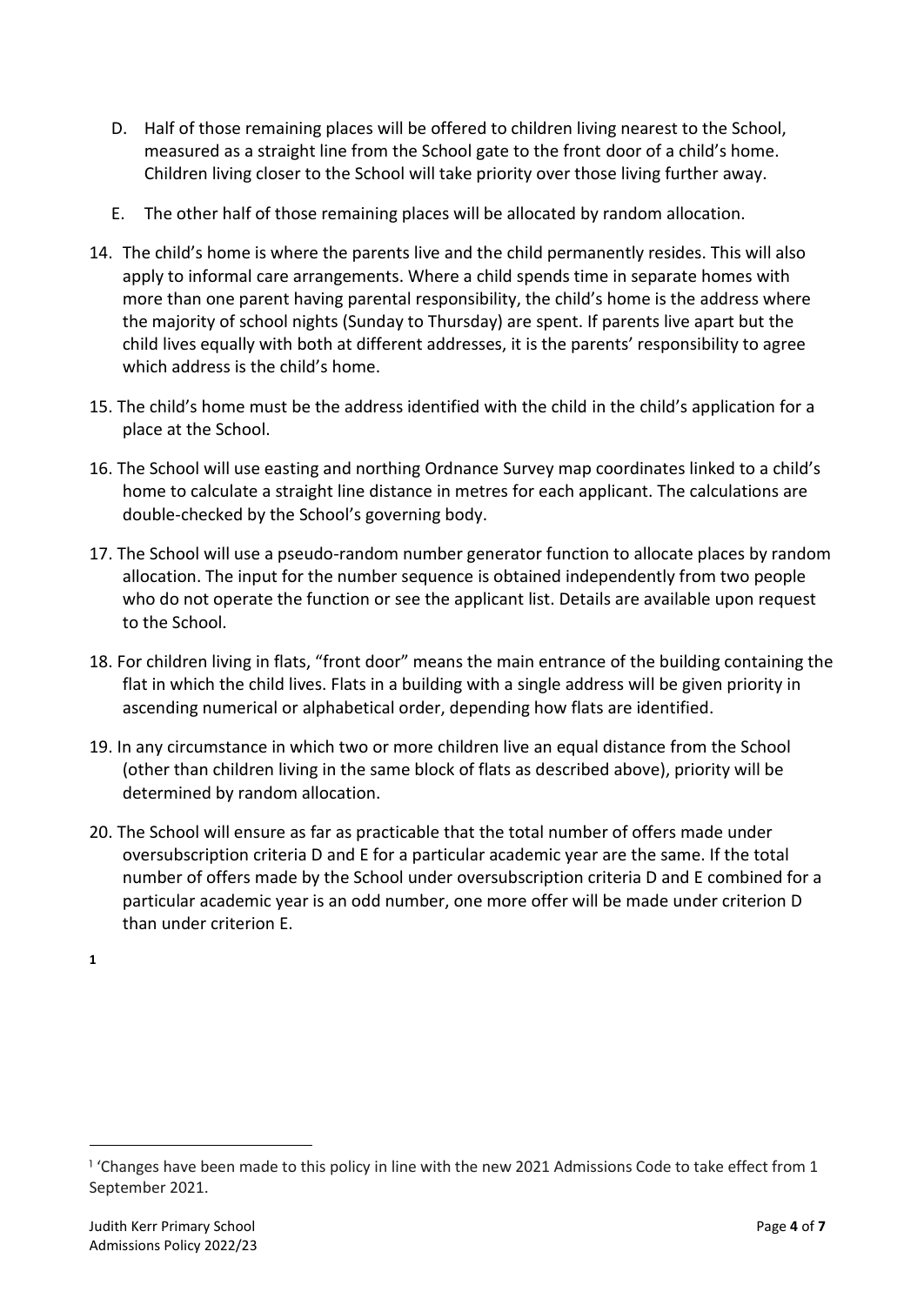## **Dates of entry**

- 21. The School will provide for children to be admitted into Reception in the September following their fourth birthdays.
- 22. As provided by the School Admissions Code 2021, parents of a child offered a school place before the child is of compulsory school age may request that:
	- the School defer the child's entry until later in the academic year; or
	- the child attend part time until the child reaches compulsory school age.
- 23. Where entry is deferred but a child will start later within the same academic year, the School will hold the child's school place and not offer the place to another child.
- 24. Parents may not defer entry longer than the beginning of the term after the child's fifth birthday, nor beyond the academic year for which the original application was accepted.
- 25. Parents wishing to defer entry or send their child part time should discuss any concerns they have about their child's readiness for school with the School prior to making a request for deferral or part time attendance.
- 26. In exceptional circumstances, parents may request that their child be admitted to a year group other than the child's normal age group. The School will consider such requests on a case by case basis and in accordance with the requirements of the School Admissions Code 2021. Parents should contact the School and provide evidence in support of their request. For example, the child's SEN statement, medical records, or other developmental assessment by an appropriately qualified professional.

#### **Waiting lists**

- 27. Until 31 August 2021, Southwark will maintain a waiting list for Reception containing the names, addresses and other data regarding applicants who are eligible to apply but for whom no places are available. After 31 August 2021, the School will maintain this waiting list for the remainder of the academic year.
- 28. Parents whose child(ren) should be added to the Reception waiting list automatically by Southwark are encouraged to contact Southwark and the School to verify that this has happened.
- 29. The School will also maintain waiting lists for year groups other than Reception.
- 30. Any child remaining on a waiting list at the end of an academic year will not automatically be added to a waiting list for the next year group. For example, a child on the Reception waiting list at the end of summer term will not automatically be added to a Year 1 waiting list. Parents wishing to add their child to a waiting list for the next year group should contact the School. Children may only be included on one year group's waiting list at a time.
- 31. If a vacancy arises, whether during the admissions season or at any other time, the School will allocate places to children on the waiting list by applying the oversubscription criteria in the manner and order described above.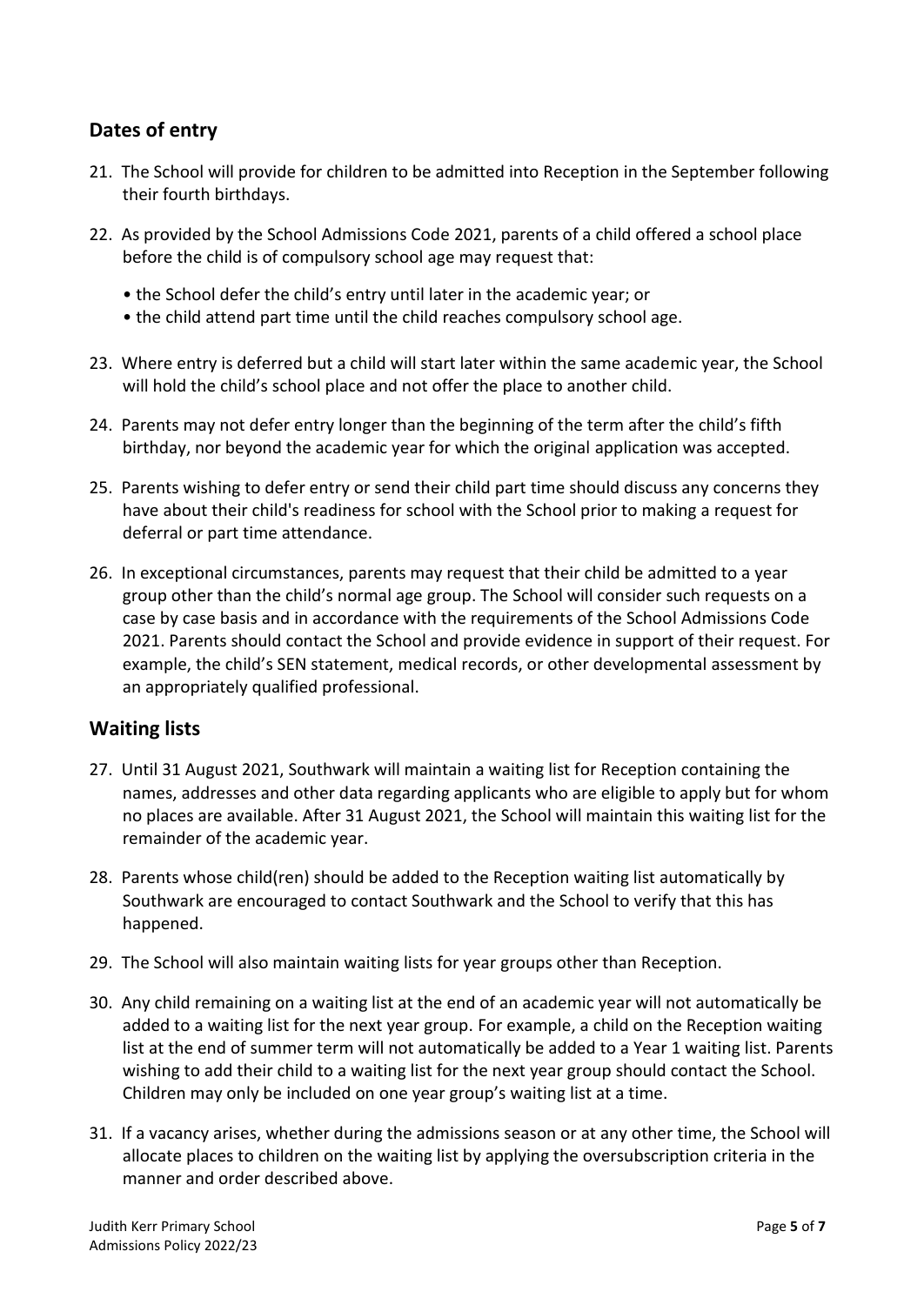- 32. A child's distance ranking is calculated at the time the child joins the waiting list. This ranking will change if another child living closer to the School than the applicant joins or leaves the waiting list.
- 33. Parents should appreciate that their child(ren) cannot be given a random allocation ranking on the waiting list, since names are selected at random at the time of each such allocation. This is to ensure that all children who have joined the waiting list at any time before a random allocation is called for participate in it.
- 34. The School does not take account of the length of time a child has spent on a waiting list.
- 35. Children who are the subject of a direction by a local authority to admit, or who are allocated to the School in accordance with an in-year fair access protocol will take precedence over those on a waiting list.

#### **In-year admissions**

- 36. The School will consider applications for vacancies arising at times other than the April admissions round as and when those vacancies arise.
- 37. If no places are available in an applicant's year group, Southwark will place the applicant on the waiting list for that year group. If a place in that year group becomes available, the School will consider applications according to the oversubscription criteria described above. The School is, however, not required to fill every vacancy that may arise.
- 38. In exceptional cases, the School's governors may consider applications for out-of-age-group admissions. Parents should contact the School for details. The governors' decision on out-ofage-group admissions is final.

#### **Exclusions**

- 39. The School may refuse admission to applicants who have been permanently excluded from two or more other schools if at least one of those exclusions took place within the last two years.
- 40. Exclusions which took place before a child reached compulsory school age do not count for this purpose.
- 41. The School will coordinate its arrangements with Southwark's in-year fair access protocols for securing schools for unplaced children.

#### **Appeals procedure**

- 42. Applicants not offered a place at the School are entitled to appeal to an independent appeals panel. The panel's decisions are binding on the School.
- 43. Parents wishing to appeal should follow the appeals procedure contained in Admissions Appeals – Guidance for Parents and Carers document available on the School's website. This includes emailing, sending or hand delivering the Application for an Admissions Appeals